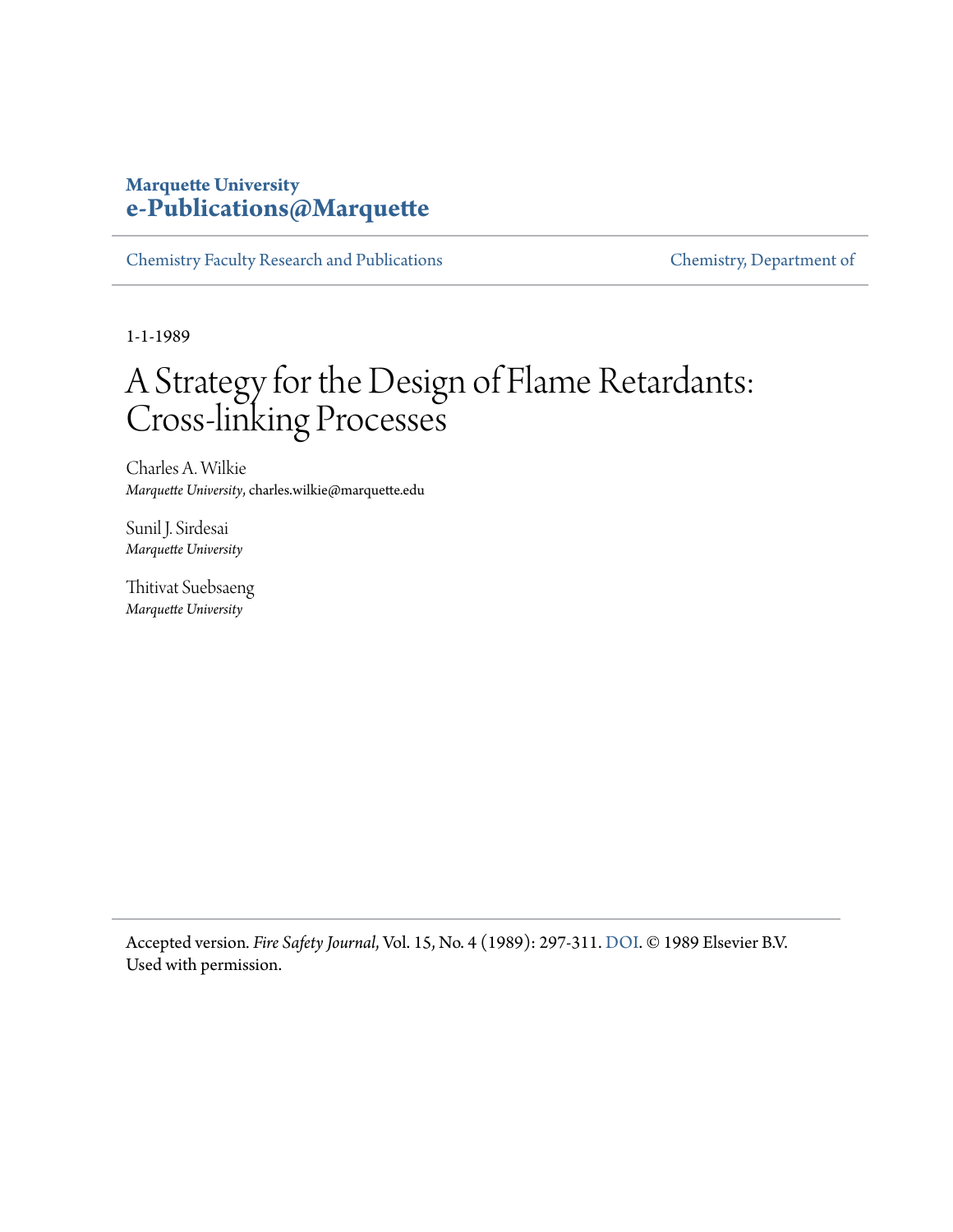**Marquette University**

# **e-Publications@Marquette**

# *Chemistry Faculty Research and Publications/College of Arts and Sciences*

*This paper is NOT THE PUBLISHED VERSION;* **but the author's final, peer-reviewed manuscript.**  The published version may be accessed by following the link in the citation below.

*Fire Safety Journal*, Vol. 15, No. 4 (1989) : 297-311. [DOI.](https://doi.org/10.1016/0379-7112(89)90035-0) This article is © Elsevier and permission has been granted for this version to appear in [e-Publications@Marquette.](http://epublications.marquette.edu/) Elsevier does not grant permission for this article to be further copied/distributed or hosted elsewhere without the express permission from Elsevier.

### **Contents**

| PET reactions---vinyl methylterephthalate and poly(vinyl methylterephthalate) <sup>4</sup> 3 |
|----------------------------------------------------------------------------------------------|
|                                                                                              |
|                                                                                              |
|                                                                                              |
|                                                                                              |
|                                                                                              |
|                                                                                              |
|                                                                                              |
|                                                                                              |
|                                                                                              |
|                                                                                              |
|                                                                                              |
|                                                                                              |
|                                                                                              |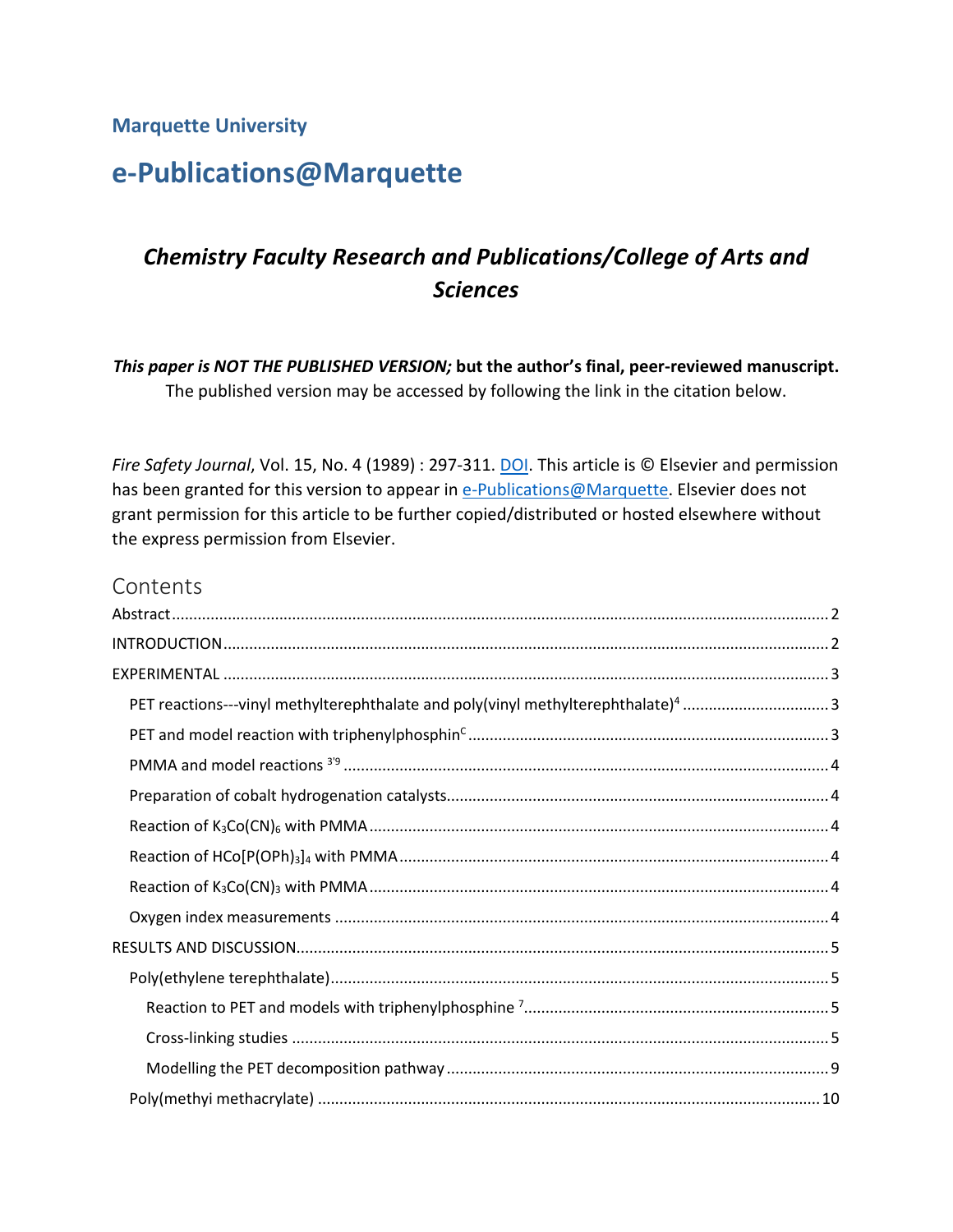# A Strategy for the Design of Flame Retardants: Cross-Linking Processes

Charles A. Wilkie Department of Chemistry, Marquette University, Milwaukee, WI Sunil J. Sirdesai Department of Chemistry, Marquette University, Milwaukee, WI Thitivat Suebsaeng Department of Chemistry, Marquette University, Milwaukee, WI Po-Hui Chang Department of Chemistry, Marquette University, Milwaukee, WI

# <span id="page-2-0"></span>Abstract

Cross-linking is identified as an effective means for flame retardation of polymers and schemes for the cross-linking of poly(ethylene terephthalate) and poly(methyl methacrylate) are presented. For poly(ethylene terephthalate) the scheme involves polymerization of the initially produced vinyl ester. This is followed by chain-stripping, producing a polyene, and cyclization of this polyene. For poly(methyl methacrylate) the scheme entails the formation of anhydride linkages between adjacent polymer strands. Evidence is presented to show the efficacy of these processes and information is produced to aid in the identification of new flame retardants.

# <span id="page-2-1"></span>INTRODUCTION

The process of burning requires that large polymer chains be broken down to give smaller and smaller molecules. Eventually a stage is reached at which the molecules produced have sufficient volatility to escape the surface and enter the gas phase. This scenario indicates that if the combustion of polymers is to be prevented then the breakdown to small molecules must be prevented and instead aggregation of the polymer chains to produce cross-linked polymers made to occur. Van Krevelen<sup>1</sup> has shown that there is a correlation between char residue and the oxygen index of a polymer; the higher the char, the lower the flammability. Parker et al.<sup>2</sup> noted that an increase in aromaticity yields high char residues which also correlate with the oxygen index.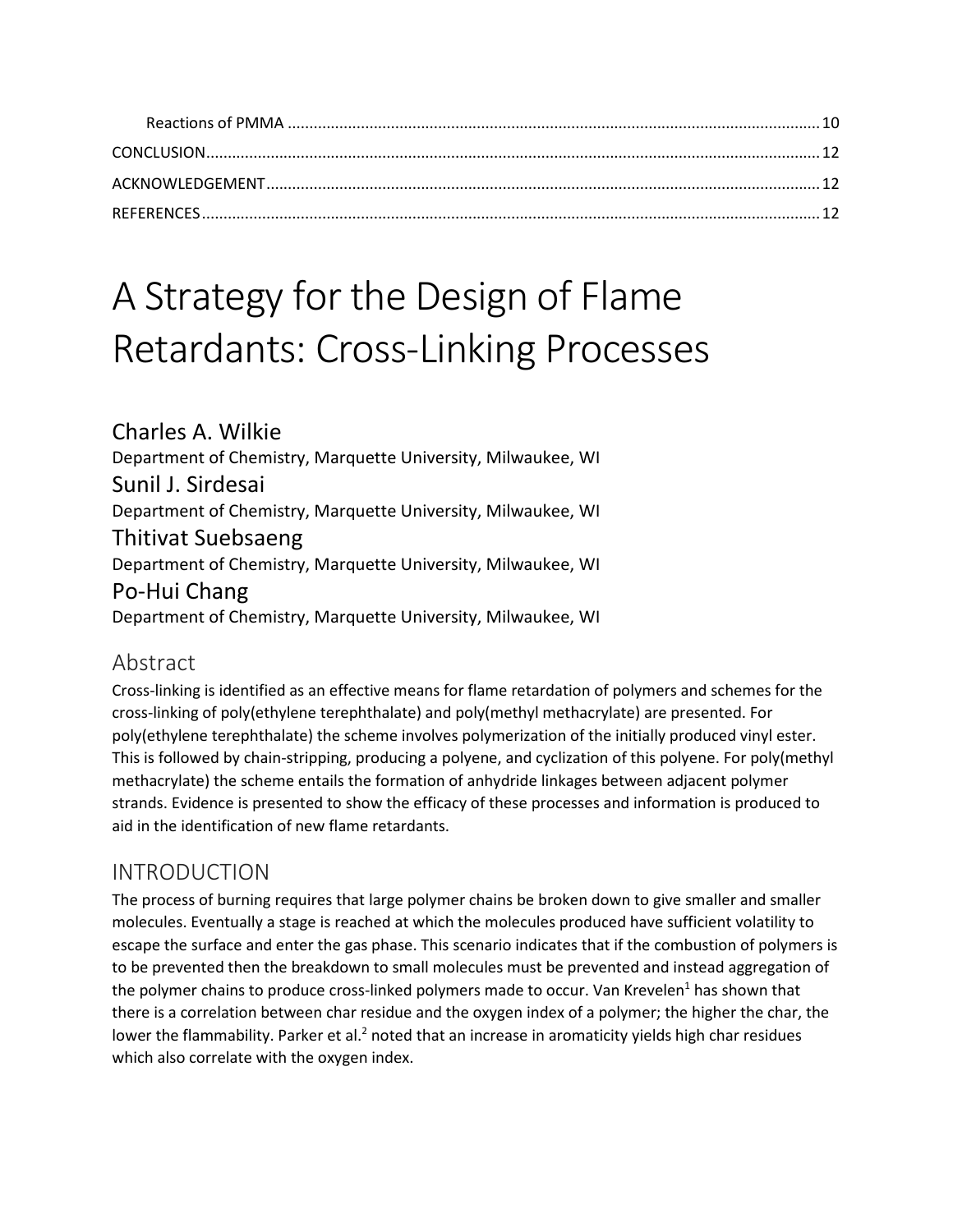It has been pointed out<sup>3</sup> that additives to protect polymers from heat and light are developed largely on an empirical basis. The basic understanding of the chemical functions of additives in polymeric systems is frequently unclear. It is necessary to answer several rather fundamental questions about the course of a reaction between additive and polymer and to use that information to design suitable additives for the stabilization of polymers.

In this paper strategies will be considered for the cross-linking of polymer chains to produce intractable chars with greatly increased thermal stability. It will also be shown that the chemistry that occurs between the polymer and the additive is understandable and that the understanding of this chemistry permits the rational design of flame retardants. The polymers that will be discussed are poly(ethylene terephthalate) (PET) and poly(methyl methacrylate) (PMMA). Since each polymer has its own distinct structural features, the strategies that will be developed are quite different.

### <span id="page-3-0"></span>EXPERIMENTAL

Chemicals used in this study were obtained from Aldrich Chemical Company, Milwaukee, Wisconsin, USA. <sup>1</sup>H NMR spectra were obtained on a Varian EM-360, <sup>13</sup>C NMR spectra were obtained on a JEOL-FX-60Q or a GE QE-300. An Analect FX-6200 FT-IR spectrometer was used for infrared spectroscopy and a Hewlett-Packard Model 5980 with a model 5970 mass-selective detector was used for GC-MS. Thermograviteric analysis (TGA) measurements were performed on a Perkin-Elmer TGA-7 instrument. HPLC measurements were obtained using a Waters Instrument.

All reactions were performed in evacuated sealed tubes of about 80  $\text{cm}^3$  volume. The typical procedure was to thoroughly evacuate a vessel on a high vacuum line for several hours, then seal the vessel, and place in the muffle furnace preheated to the desired temperature. After two hours the tubes were removed and immediately cooled in liquid nitrogen. *Care must be taken in these operations, tubes have been known to explode in the oven and upon removal*. Typically, the material was dissolved in a solvent, separated by chromatography, and identified by spectroscopy. Some tubes were equipped with break-seals, which, upon removal from the oven, were resealed to the vacuum line and gasses were quantified by pressure-volume-temperature measurements and identified by IR spectroscopy.

### <span id="page-3-1"></span>PET reactions---vinyl methylterephthalate and poly(vinyl methylterephthalate)<sup>4</sup>

Vinyl methylterephthalate (VMT)<sup>5</sup> and poly(vinyl methylterephthalate) (PVMT)<sup>6</sup> were synthesized by literature procedures. Pyrolysis reactions were studied in the standard vessels as well as in 5 ml vials in the temperature range from 300 to 400 °C. The small vials were used for quantitation of the methylterephthalate and terephthalic acid that are produced by a silation procedure. After the reaction was complete, the tube was opened and 2.0 ml of a silating solution (Pierce Chemical Company, Rockford, Illinois, USA) and an internal standard (hexadecene) were added. After I h the reaction mixture was injected into a gas chromatograph and the quantity of all materials determined.

### <span id="page-3-2"></span>PET and model reaction with triphenylphosphin<sup>7</sup>

Pyrolysis reactions were performed between PET and triphenylphosphine and between methyl myristate, a PET model, and triphenylphosphine in standard vessels in the temperature range 300 to 400  $^{\circ}$ C.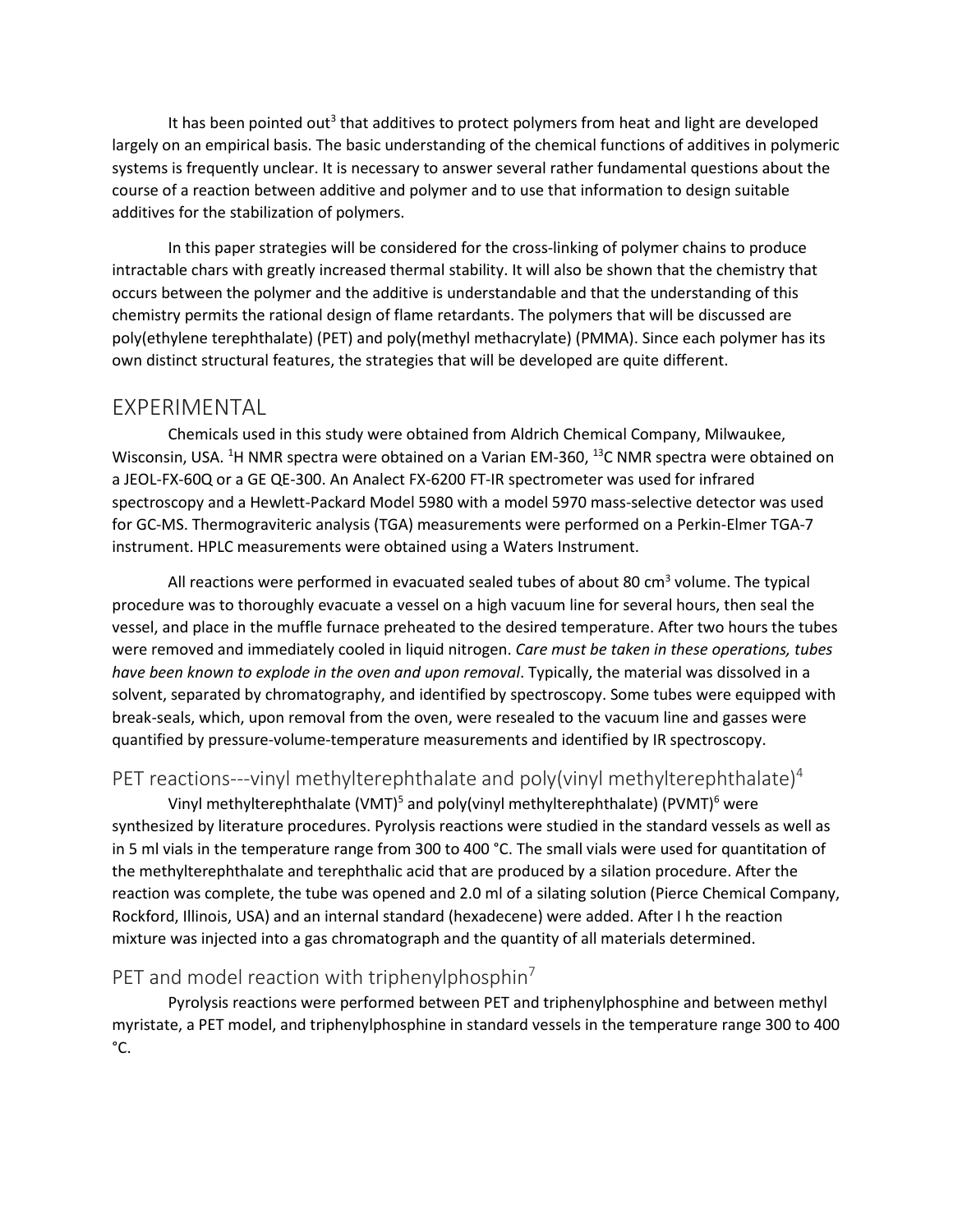### <span id="page-4-0"></span>PMMA and model reactions 8,9

Typically a 1.0g sample of PMMA was reacted with 0-5g of CIRh(PPh<sub>3</sub>)<sub>3</sub> at 260°C for 2 h. Reactions with the model compound, dimethyl glutarate (DMG), utilized a 1:1 stoichiometry, 0.17 g DMG and  $1.0$  g CIRh(PPh<sub>3</sub>)<sub>3</sub>.

### <span id="page-4-1"></span>Preparation of cobalt hydrogenation catalysts

 $K_3$ Co(CN)<sub>6</sub> was prepared following Brauer, <sup>10</sup> HCo[P(OPh)<sub>3</sub>]<sub>4</sub> was prepared following a literature procedure<sup>11</sup> and  $K_3CO(CN)_5$  was prepared following the procedure of Adamson.<sup>12</sup>

### <span id="page-4-2"></span>Reaction of  $K_3Co(CN)_6$  with PMMA

A 1.0g sample of PMMA and 1.0g of the cobalt compound were combined in standard vessel and pyrolyzed for 2 h at 375 °C. The tube was removed from the oven and the contents of the tube were observed to be solid (PMMA is liquid at this temperature). The tube was reattached to the vacuum line via the break-seal and opened. Gases were determined by pressure-volume-temperature measurements on the vacuum line and identified by IR spectroscopy. Recovered were 0.22 g of methyl methacrylate and 0.11 g of CO and  $CO<sub>2</sub>$ . The tube was then removed from the vacuum line and acetone was added. Filtration gave two fractions, 1.27 g of acetone-insoluble material and 0.30 g of acetone-soluble (some soluble material is always lost in the recovery process). The acetone-insoluble fraction was then slurried with water; 0.11 g of the material was insoluble in water. Infrared analysis of this insoluble material show both C-H and C-O vibrations and may be classified as char. Reactions were also performed at lower temperature, but even at 260 °C some char is evident in the insoluble fraction.

### <span id="page-4-3"></span>Reaction of  $HCo[P(OPh)]_4$  with PMMA

<span id="page-4-4"></span>A 1-0 g sample of PMMA and 1.0 g of the cobalt compound were combined as above. After pyrolysis at 375°C for 2 h the tube was noted to contain char extending over the length of the tube with a small amount of liquid present. The gases were found to contain CO, CO<sub>2</sub>, hydrocarbon (probably methane), and some methyl methacrylate. Upon addition of acetone, 1-0g of soluble material and 0-19g of insoluble may be recovered. The IR spectrum of the insoluble fraction is typical of char.

# Reaction of  $K_3Co(CN)_3$  with PMMA

<span id="page-4-5"></span>A 1-0 g sample of PMMA and 1.0 g of  $K_3Co(CN)_5$  were combined as above. After pyrolysis for 2 h at 375°C the tube was noted to contain char. The gases consisted of 0-07 g CO, 0.23 g CO<sub>2</sub>, and 0.11 g methyl methacrylate, which were separated by standard vacuum line techniques and identified by IR spectroscopy. The tube was then opened and chloroform and acetone added. The soluble fraction had a mass of 0-36g, while the insolubles weighed 1.10 g. The insoluble fraction was slurried with water and filtered, giving 0.22 g of material insoluble in water. The IR spectrum was typical of char.

### Oxygen index measurements

All oxygen index measurements were performed by bottom ignition. The reasons for bottom ignition have been described by Stuetz, <sup>13</sup> and the present authors have previously reported results from this method. 8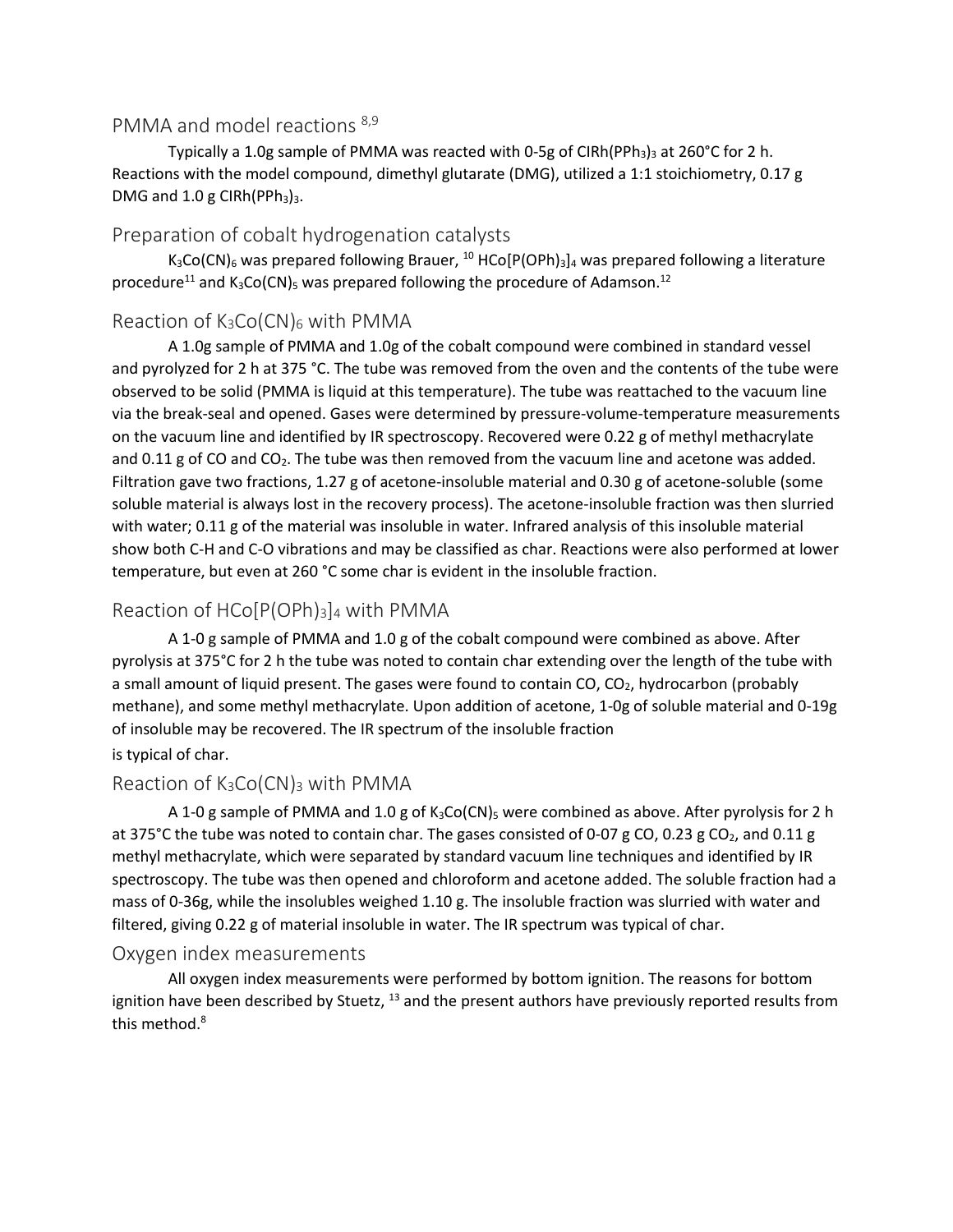## <span id="page-5-0"></span>RESULTS AND DISCUSSION

### <span id="page-5-1"></span>Poly(ethylene terephthalate)

### <span id="page-5-2"></span>Reaction to PET and models with triphenylphosphine 7

Triphenylphosphine is known to be a marginally effective flame retardant for PET. <sup>14-16</sup> In an effort to understand why this is marginally effective, the reaction of triphenylphosphine and PET has been examined. It was reasoned that a knowledge of the reaction pathway will permit a more rational design of a suitable additive for PET. Due to the complexity of the reaction, it was necessary to use a model for PET. Methyl myristate was chosen as the model since its boiling point is in the range used for these pyrolysis reactions. A pathway for the reaction of triphenylphosphine and methyl myristate has been elucidated.<sup>7</sup> The initial step is the formation of a zwitterionic species which then yields a phosphonium ylide. This ylide attacks a second molecule of zwitterion to ultimately yield methyldiphenylphosphine oxide, ethylene, alkanes, alkenes and other products.

The reaction between triphenylphosphine and PET also produces a phosphine oxide and other products which seem similar to those observed in the methyl myristate-triphenylphosine reaction. The reaction pathway for the triphenylphosphine-PET system is shown in Scheme 1. As above, the initial step is the formation of the zwitterionic species which produces a phosphonium ylide. Attack then produces triphenylphosphine oxide, ethylene, terephthalic acid, and other products. This pathway indicates that all of the flame retardant activity of triphenylphosphine is due to the formation of triphenylphosphine oxide. The literature <sup>14</sup> notes that triphenylphosphine is not as effective as triphenylphosphine oxide. The reason for the difference, from the above reaction sequence, is the co-production of the volatile, and flammable, ethylene. The efficacy of triphenylphosphine oxide must be due to a gas-phase mechanism. 15-16

This investigation establishes that the detailed course of the reaction between a polymer and an additive may be determined, especially by the use of model compound studies, and leads to more complex reactions in which it is expected that cross-linking is observed.

### <span id="page-5-3"></span>Cross-linking studies

PET offers no pendant groups that may be used for cross-linking reactions. It is thus required that either an additive be provided that will cross-link or that the initial decomposition products be used as this additive. The latter route i.e., the use of the initial decomposition product as the cross-linking agent, has been chosen in this study.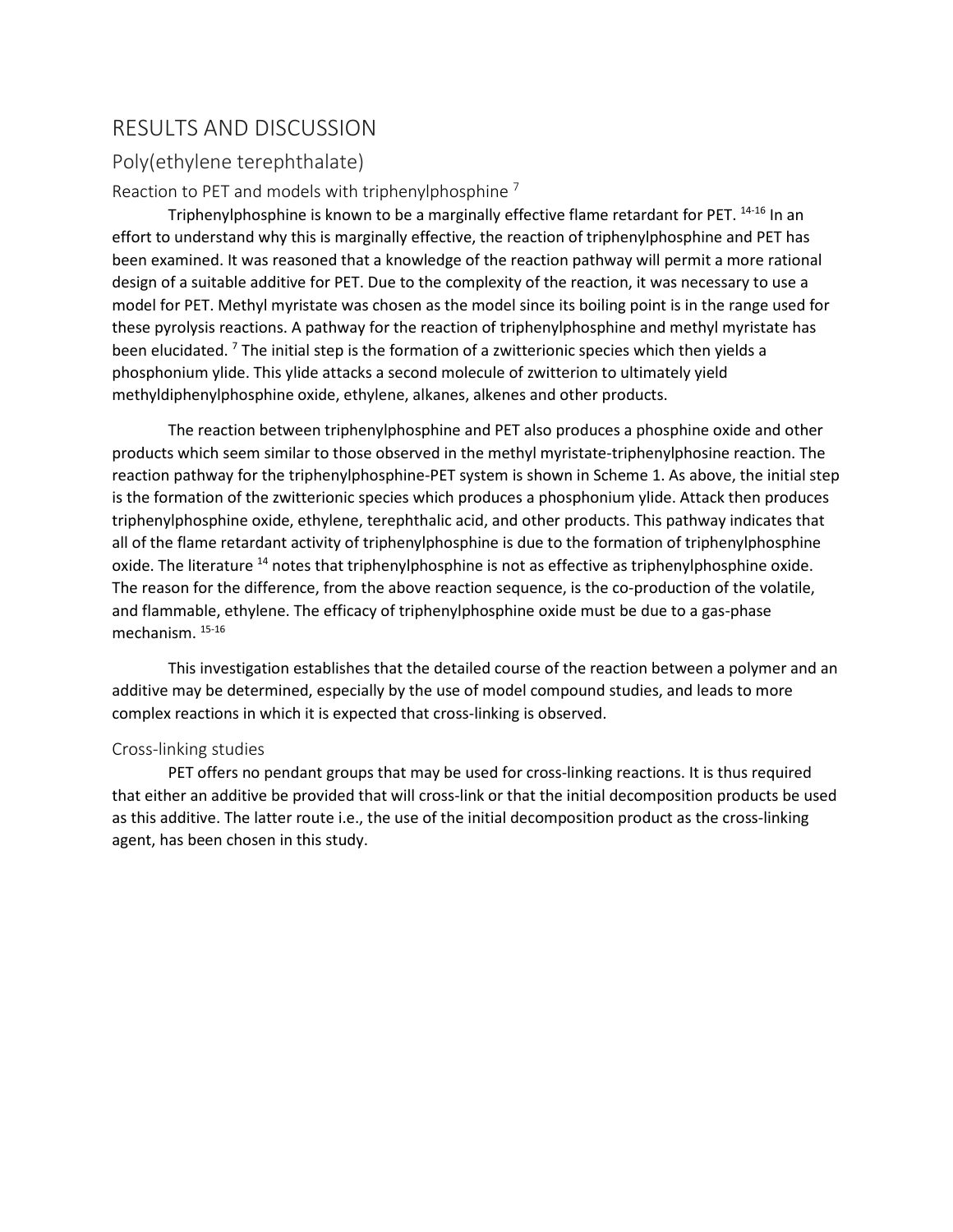

#### Scheme 1

Many investigators have reported mechanisms for the thermal decomposition of PET, all agree that the initial step is the formation of a vinyl ester and a carboxylic acid *via* a cyclic transition state.



Work by some of the present authors has established, by direct observation, that this is the first step of the reaction. <sup>17</sup> Zimmermann<sup>5</sup> and coworkers TM and Yoda *et al.*,<sup>6</sup> have proposed a mechanism for PET decomposition in which this initially formed vinyl ester undergoes vinyl polymerization followed by chain-stripping. In order to account for the aromatic char that is produced upon PET pyrolysis, it is suggested that these reactions are then followed by cyclization of the polyene produced by chainstripping, similar to that of poly(vinyl chloride).<sup>19</sup> The reaction of PET with red phosphorus  $^7$  and with zinc salts  $^{20}$  has been investigated and it is found that the results are consistent with this mechanism. The mechanism is delineated in Scheme 2.

This mechanism allows the identification of four steps that must occur for flame retardancy of PET. These are:

(1) PET decomposition must be catalyzed to produce the decomposition at a low temperature. The fate of the PET is determined subsequent to this step. It may undergo further decomposition, which leads to burning, or it may continue to subsequent, cross-linking, steps. There are rigorous temperature requirements for this step. In order to ensure processability, the temperature must be kept as low as possible to negate the possibility of further decomposition.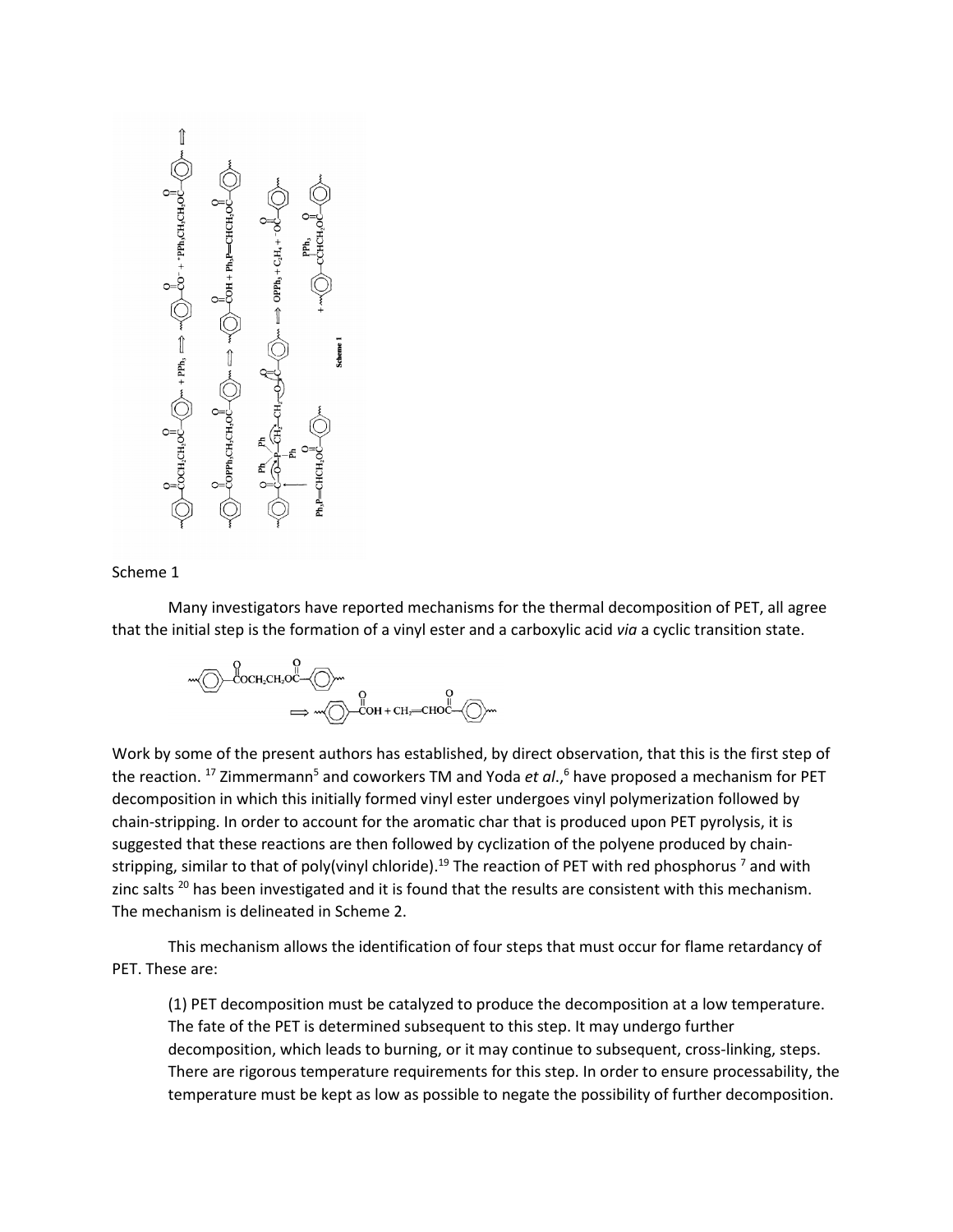(2) The vinyl ester produced in step (1) undergoes vinyl polymerization. This cross-linking step retards further decomposition.

(3) The vinyl polymer produced in step (2) undergoes chainstripping. This generates an unsaturated polymer chain.

(4) The unsaturated polymer chain now cyclizes to produce a polyaromatic char.

The first two steps of this process seem to be the most important. No decomposition should be observed below the processing temperature since this would render processing of the polymer very difficult. On the other hand, the temperature at which the vinyl ester is produced should

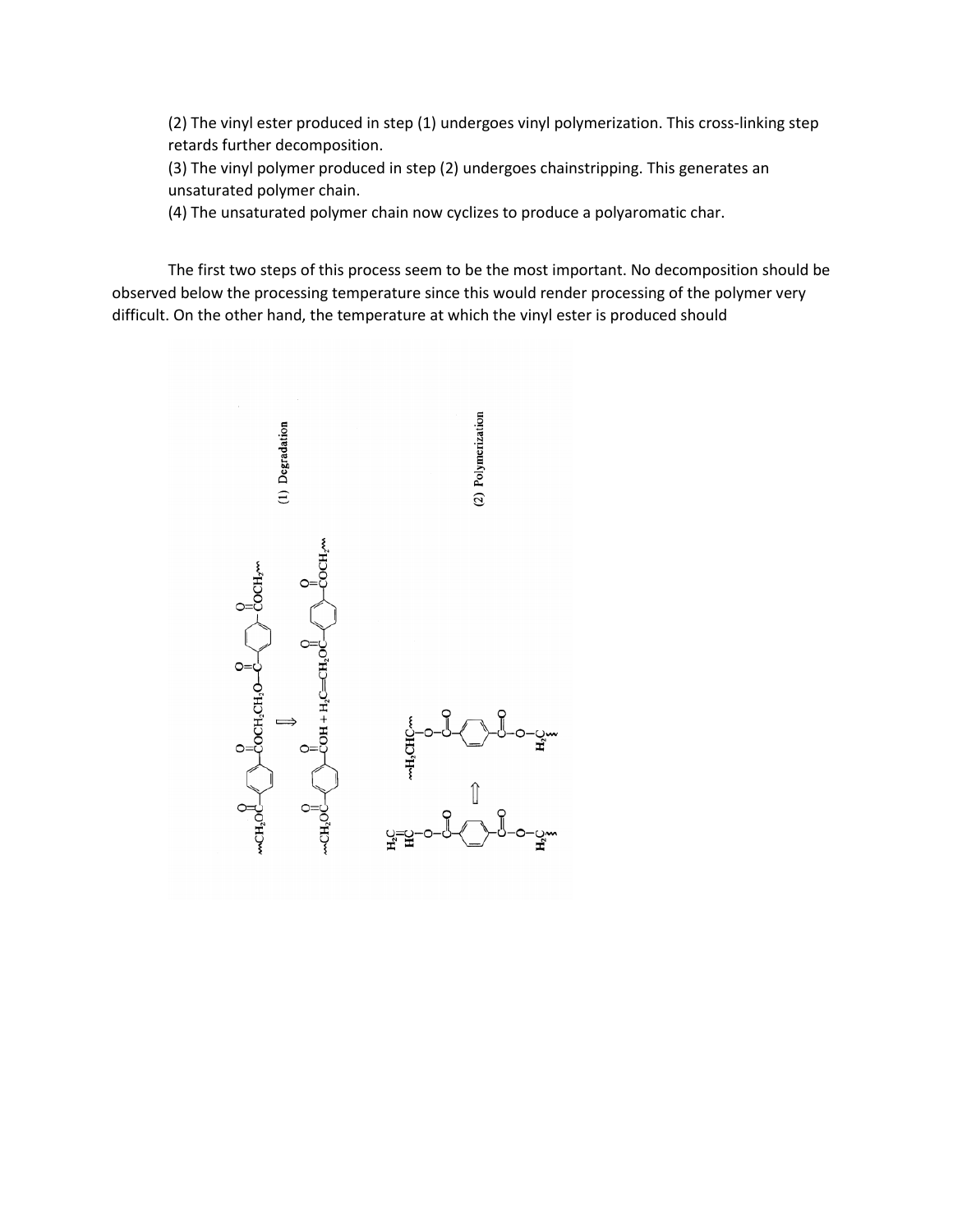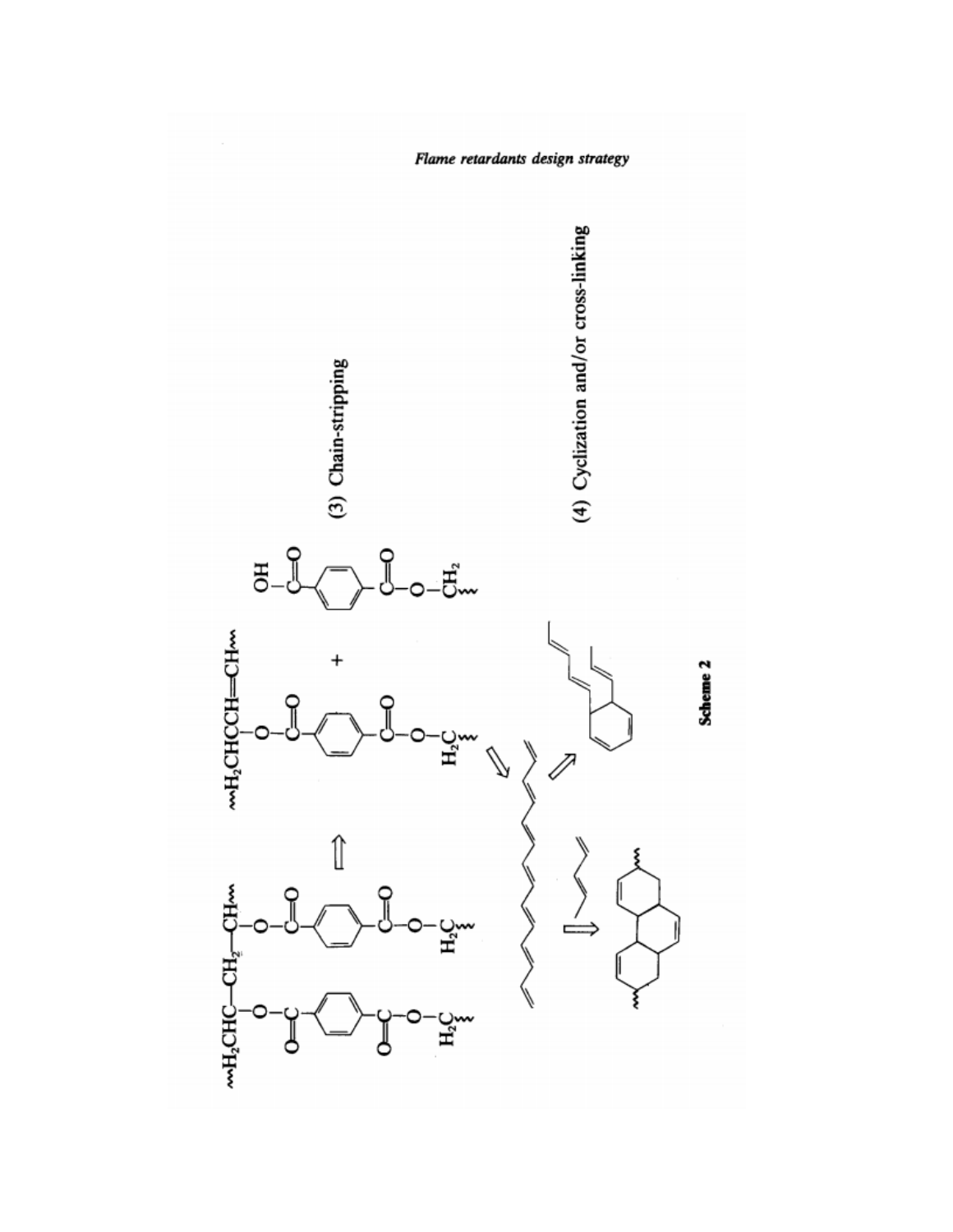be kept as low as possible since this will minimize the likelihood of further decomposition. This practically means that the reaction should commence at a temperature a little above 300 °C. The second step, the vinyl polymerization, must occur readily almost as soon as the vinyl ester is formed. This will ensure that this species does not readily undergo further decomposition and, instead, is trapped as a crosslinked condensed-phase species. Yoda *et al*. 6 report that polymerization, not degradation, of vinyl methylterephthalate occurs at 280°C. Thus the facile generation of the vinyl ester at a temperature of 280°-300 °C should produce the initially cross-linked polymer.

#### <span id="page-9-0"></span>Modelling the PET decomposition pathway

The pathway that has been presented is an hypothesis, ideally each of the reactions should be studied independently of all others and the course of that reaction delineated. This is likely to be impossible to accomplish for PET. Decomposition of PET alone 17 does not occur until 350 °C, and at 400 °C an aromatic char is obtained. In the presence of red phosphorus  $17$  the' char-producing reactions are accelerated and at 325 °C the aromatic char is obtained. With ZnCI<sub>2</sub> as the additive <sup>20</sup> this char-forming reaction commences at 300°C. It is clear that these additives cause acceleration of all of the reactions responsible for char formation and that the individual reactions may not be studied.

It is assumed that the initial reaction is the formation of the vinyl ester and the carboxylic acid, and the latter reactions are examined by the use of vinyl methylterephthalate (VMT) as a PET model. <sup>4</sup> This monomer may be polymerized at moderate temperature by conventional techniques to give poly(vinyl methylterephthalate) (PVMT) and, at 200 °C and higher temperatures, PVMT may also be obtained upon pyrolysis of VMT. The thermal formation of the polymer has already been shown by Yoda et al. <sup>6</sup> Pyrolysis of PVMT produced by either route at 400 °C produces a char identical to that obtained from pyrolysis of PET at that temperature. Pyrolysis of VMT or PVMT at any temperature between 200 and 400 °C shows the presence of methylterephthalate as well as dimethylterephthalate and terephthalic acid. The latter two components arise from the disproportionation of the methylterephthalate; this has been demonstrated by the pyrolysis of methylterephthalate alone. At 300  $^{\circ}$ C absorptions are found in the IR spectrum near 1600 cm<sup>-1</sup>, attributable to the double bonds formed by chain-stripping, which are lost in the great number of bands observed in this region at higher temperatures and are not seen at lower temperature, since not enough chain-stripping has occurred to give a sufficient number of double bonds. The material produced at 400 °C, unlike that obtained at lower temperature, is completely intractable and identical to that produced by pyrolysis of PET alone. This material is thermally more stable than that produced at lower temperature by TGA analysis and it absorbs about 10% of the solvent, indicative of cross-linking.

This pathway leads to a clear anomaly: that is, in order to effect flame retardation of PET it is necessary to effect the decomposition of PET at lower temperature. This is contrary to conventional logic which would recommend that decomposition be prevented. In this situation, the cross-linking material must be generated under conditions in which it will not decompose but at a temperature where it will only polymerize. The ideal additive will assist in the cleavage of PET to give the vinyl ester and carboxylic acid so that the vinyl ester may be thermally polymerized rather than further decompose. Work is currently underway to identify such an additive. Following the formation of this vinyl polymer, chain-stripping and polyene cyclization must proceed to give the final aromatic char. The authors think it likely that these reactions will proceed thermally without the requirement of an additive. Work is also underway to test this hypothesis.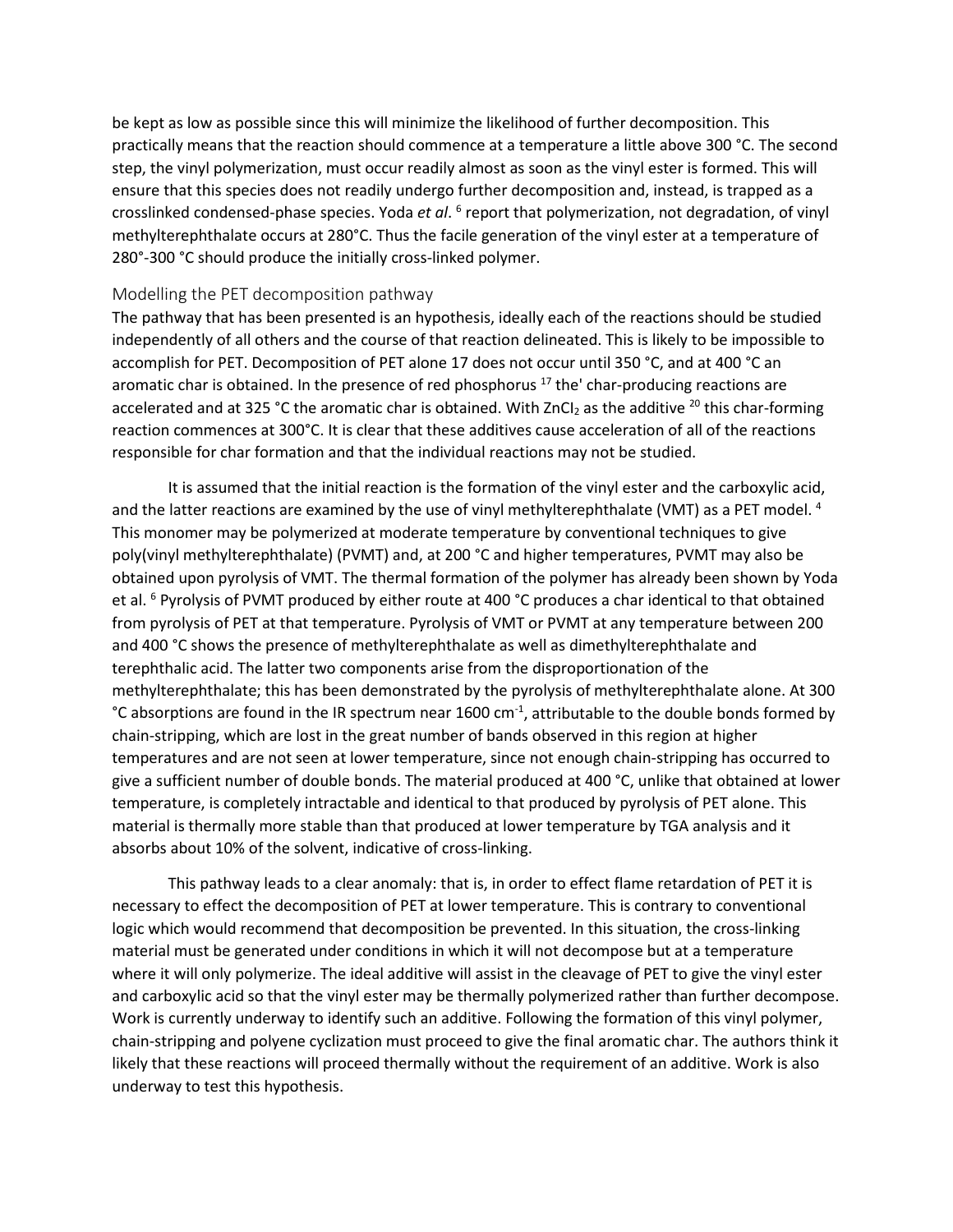These studies on PET chemistry demonstrate that it is possible to determine the detailed course of a polymeric reaction. More importantly, an understanding of this reaction sequence permits the design of additives that can interfere with the course of the reaction, preventing undesirable reactions, promoting the desired pathway. It must be recognized that this is an iterative process, it is most unlikely that the initial choice will be completely successful; rather it will allow the design of the next additive and the continuation of the process of refinement.

### <span id="page-10-0"></span>Poly(methyi methacrylate)

#### <span id="page-10-1"></span>Reactions of PMMA

The reactions of PMMA with red phosphorus  $^{21,22}$  and with Wilkinson's salt, ClRh(PPha)<sub>3</sub>,  $^{23,24}$  have been previously reported by this group. Phosphorus was chosen since this material is known to function as a flame retardant for oxygenated polymers.  $^{23}$  The reaction with phosphorus identifies the carbonyl as the site of reactivity in PMMA; Wilkinson's salt was accordingly chosen, since it is well known that it reacts with carbonyls. <sup>24</sup> The reaction between the rhodium compound and PMMA is observed to produce significant amounts of insoluble matter, char, and this char contains anhydrides. The oxygen index, bottom ignition, <sup>13</sup> increases from about 14 for pure PMMA to about 20 for 10% rhodium compound in PMMA. TGA analysis indicates that about 25% of the sample is non-volatile at 600°C and the glass transition temperature increases by about 15 °C by Differential Scanning Calorimetry (DSC).

In order to understand this reaction, DMG was used as a PMMA model. Six different rhodium compounds were isolated and identified from this reaction and could be seen to arise from an oxidative insertion into a carbon-oxygen bond followed by ligand exchange reactions.

It is believed that a similar reaction occurs between PMMA and CIRh(PPh<sub>3</sub>)<sub>3</sub>. A summary of the reaction is presented in Scheme 3. The initial step is an oxidative addition of RhCI(PPh<sub>3</sub>)<sub>3</sub> to one of the C-O bonds of the ester moiety and produces rhodium-carbon and rhodiumoxygen bonds. Adjacent rhodium species can undergo further reaction with the formation of anhydride linkages. This anhydride formation may occur between adjacent pairs of reactants, between pairs in the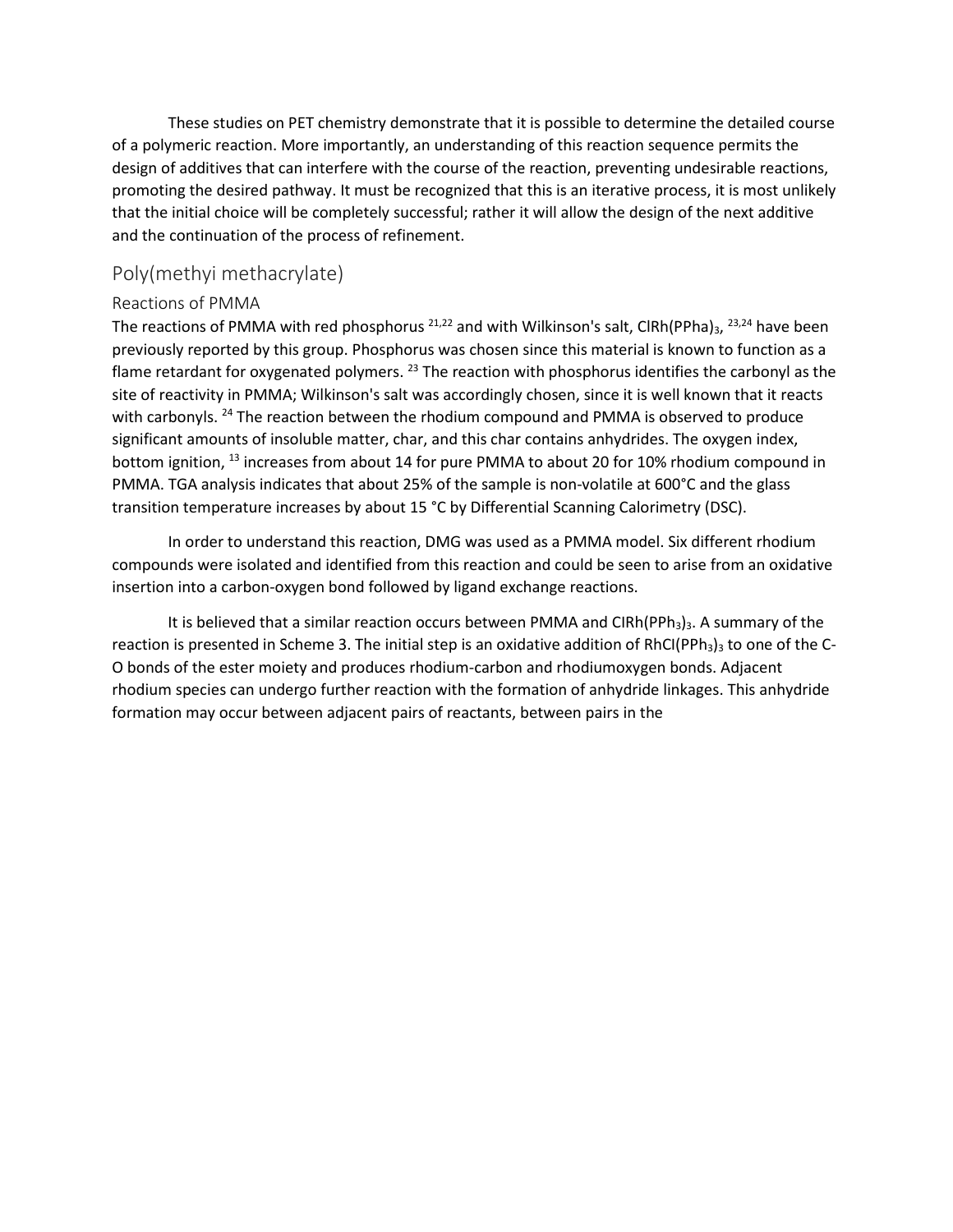

same chain or between pairs that are present in different chains. All of these reactions are observed. However, the last reaction is the one of interest here, since this leads to cross-linking and ultimately to char formation. Rhodium is present in both the charred material and in the soluble fractions. From the reaction pathway in order for rhodium elimination to occur, two rhodium-inserted moieties must be proximate. Since this cannot always occur, rhodium must be present both in the char as well as in the soluble fraction.

It is unlikely that CIRh(PPh<sub>3</sub>)<sub>3</sub> will ever be useful as a flame retardant due to its red color, expense and the potential toxicity associated with a heavy metal. This discovery is nonetheless important because it allows delineation of a set of requirements for flame retardants that function by this mechanism. These requirements are:

(1) The compound must be able to effectively bind to carbonyl; thus it must be a transition metal compound.

(2) The compound must be capable of undergoing oxidative addition to the carbonyl.

(3) It should be coordinatively unsaturated. This is a corollary of (2).

(4) Since Wilkinson's salt is a catalyst for a variety of reactions, a compound known to have catalytic activity may be desirable. This is a corollary of (3).

(5) The compound should be colorless and inexpensive.

The authors believe that this set of requirements provide an excellent guide to the elucidation of compounds that will function as flame retardants for PMMA. Since Wilkinson's salt is best known as a hydrogenation catalyst and since a hydrogenation catalyst must possess all of the characteristics identified above, it seems reasonable to suggest that transition metal compounds that are known to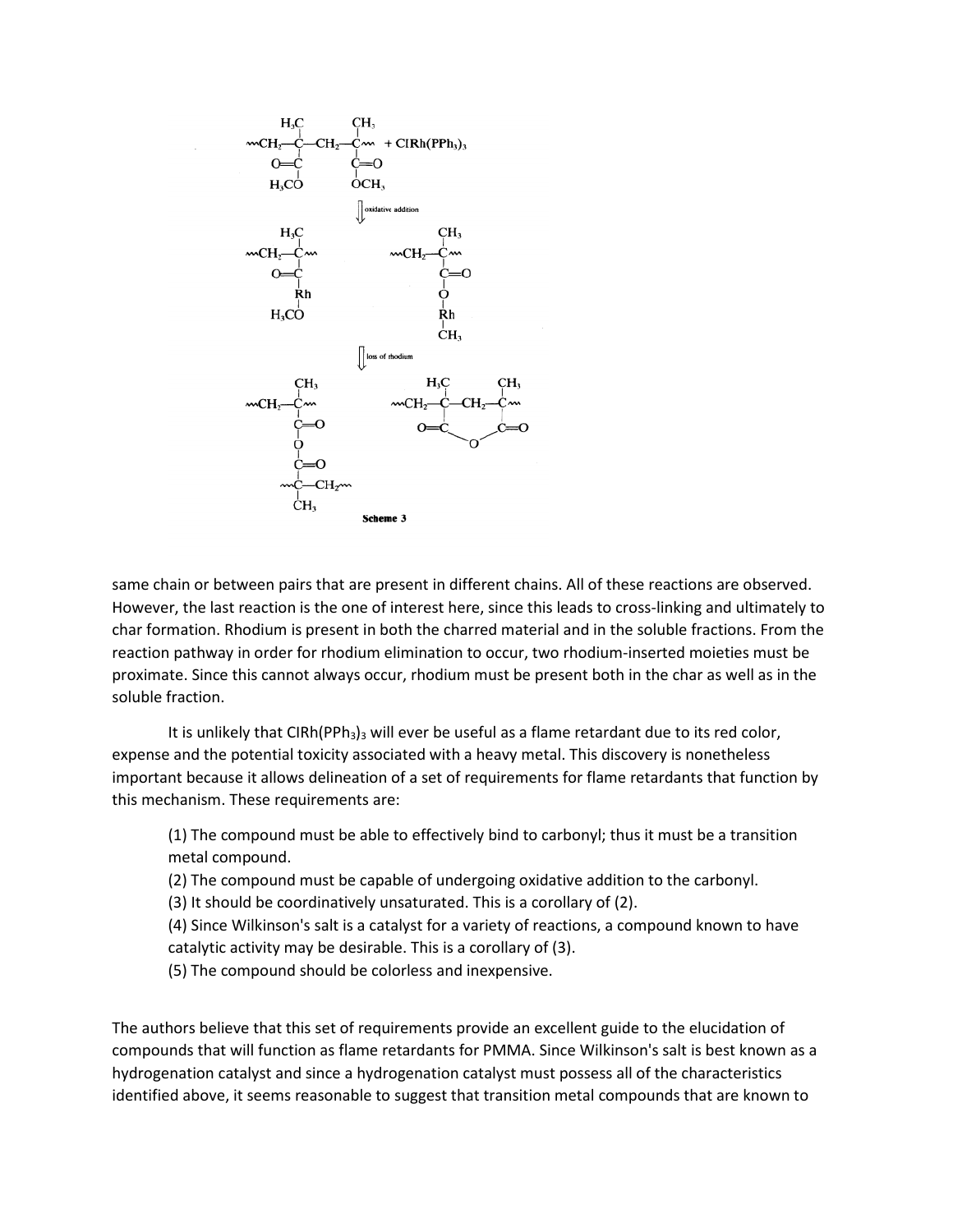function as hydrogenation catalysts may be useful flame retardants additives for PMMA. Three compounds have been selected for further investigation: potassium cyanocobaltate(III), KaCo(CN) $_6$ , potassium cyanocobaltate(II), KaCo(CN)<sub>5</sub>, and tetrakis(triphenylphosphite)hydridocobalt, HCo[P(OPh)<sub>3</sub>]<sub>4</sub>. The cobalt(II) compound has been shown to function as a hydrogenation catalyst 25,26 and the cobalt(III) compound is related to this. The phosphine complex is related to a compound that has been shown to have catalytic activity, CaHsCo[P(OMe)<sub>3</sub>]<sub>4</sub>.<sup>27</sup> The authors have found that the oxygen index increases by about 5 points, from 14 for neat PMMA to about 19 for all three of these compounds, KaCo(CN)<sub>5</sub>, K<sub>3</sub>Co(CN)<sub>6</sub>, and HCo[P(OPh)<sub>3</sub>]<sub>4</sub>. In addition, char formation and reduced monomer production are observed for all of these additives upon reaction with PMMA. Ideally, it would be hoped that no monomer formation and complete char production are observed. Such is not the case here; therefore these materials probably have no utility as flame retardant additives for PMMA, since monomer formation, even at a reduced level, will still permit a propagation of the burning process. The authors take this to be a starting point in the search for suitable additives. While somewhat positive results for these three additives do not prove the validity of the hypothesis, these results do indicate that further investigations are warranted. Further work is underway to refine the hypothesis and to identify other potential hydrogenation catalysts that may prove useful as flame retardants for PMMA.

It should be noted that other schemes for the production of anhydrides are also possible. It should also be noted that anhydride formation is not the only means of cross-linking PMMA chains; other schemes for cross-linking are also under investigation.

## <span id="page-12-0"></span>**CONCLUSION**

In this paper evidence has been presented to show that it is quite feasible to determine the detailed course of reaction between a polymer and an additive. Further, the understanding of this reaction pathway provides insight into new additives and schemes for the identification of efficacious flame retardant additives. Finally, schemes have been elucidated for the cross-linking of both PET and PMMA and the schemes have been shown to provide a route for flame retardation of these polymers. It is imperative to realize that the purpose of this work is not to directly develop new flame retardants, rather the purpose is to expose the chemistry that occurs when a polymer and an additive react. This exposition of chemistry continually provides a new starting point for further investigations. The more that pathways for polymeric reactions are determined the more information is available to design suitable additives to prevent degradation of polymers.

### <span id="page-12-1"></span>ACKNOWLEDGEMENT

The support of the Center for Fire Research at the National Institute of Standards and Technology under Grant Number 60NANB6D0602 is gratefully acknowledged.

# <span id="page-12-2"></span>**REFERENCES**

- 1. Van Krevelen, D. W., *Polymer*, **16** (1975) 615.
- 2. Parker, J. A., Fohlen, G. M. & Sawko, P. M., cited in Pearce, E. M., Khana, Y. P. & Raucher, D., In *Thermal Characterization of Polymeric Materials*, ed. E. A. Turi. Academic Press, NY, p. 807.
- 3. Starnes, W. H. Jr., In *Developments in Polymer Degradation*, Vol. 3, ed. N. Grassie. Applied Science, London, 1981, p. 135.
- 4. Chang, Po-Hui & Wilkie, C. A. *J. Appl. Polym. Sci*., in press.